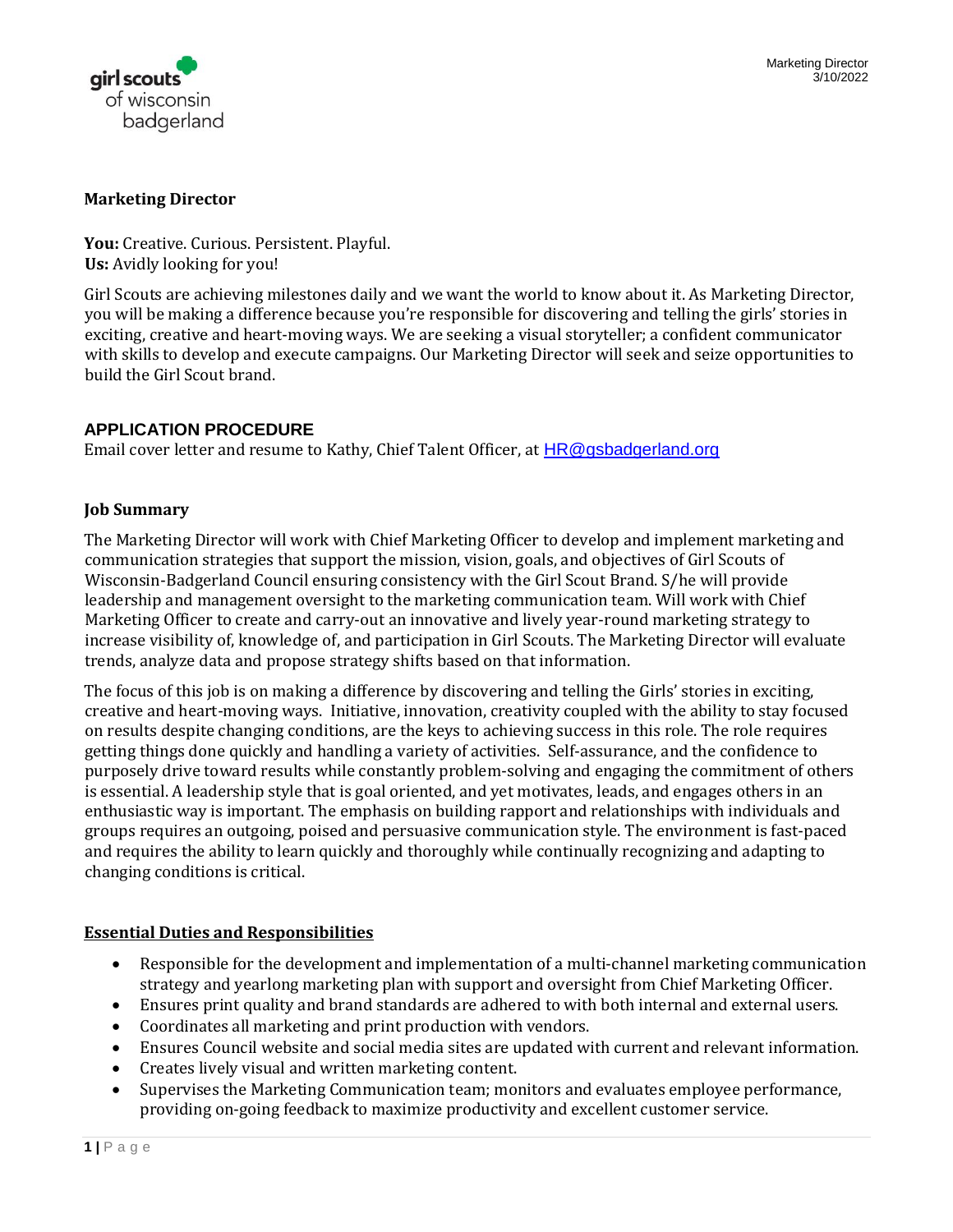

- Interprets, applies, and communicates the Girl Scout Leadership Experience philosophy and Council policies, procedures, and standards to volunteers.
- Utilizes the Council's customer relationship management systems to manage, support, and track interactions with volunteers.
- Ensures Girl Scouting is open to all girls and adults by delivering the Girl Scout message of pluralism and diversity to members of the Council.
- Promotes and assists with Council wide programs, activities, public relations and fund development endeavors.
- Performs other duties as assigned.

# **Education or Experience**

- Bachelor Degree in Marketing, Communications, Journalism, Public Relations or related field. Other combinations of education with relevant experience that demonstrate the ability to perform the duties of the position will be considered.
- 3 years' experience in marketing or other related fields.
- 1 year prior supervisory/management experience
- Demonstrated mastery of social communications.
- Proficiency with Adobe Creative Suite required
- Excellent computer skills in Microsoft Office, experience working with social media platforms, and customer relationship management systems, required. Experience working with Salesforce, preferred.
- Excellent writing, videography and photography story-telling skills.

### **Anticipated Time Away from Office**

- $\triangleright$  Must be able to occasionally work irregular hours, including nights and weekends; possess a valid Driver's License; must be able to work both in an office setting and independently off-site.
- $\triangleright$  Travels throughout council jurisdiction 10% of working time; overnights, rare.

### **Organization Overview**

### **Vision**

To be the premier leadership organization for girls in the USA.

### **Mission Statement**

Girl Scouts builds girls of courage, confidence, and character who make the world a better place. **Overview** 

Girl Scouts of Wisconsin – Badgerland Council provides programming, training, and support to more than 8,000 Girl Scout members in 23 counties in southwest and southcentral Wisconsin and parts of Minnesota and Iowa. Badgerland is among 111 Girl Scout councils nationwide and is the nation's largest, and most impactful, organization dedicated to lifting girls.

Badgerland Council includes volunteers, adult and girl members, and paid, professional staff *working together*. This includes recruitment efforts, troop leader and family engagement training